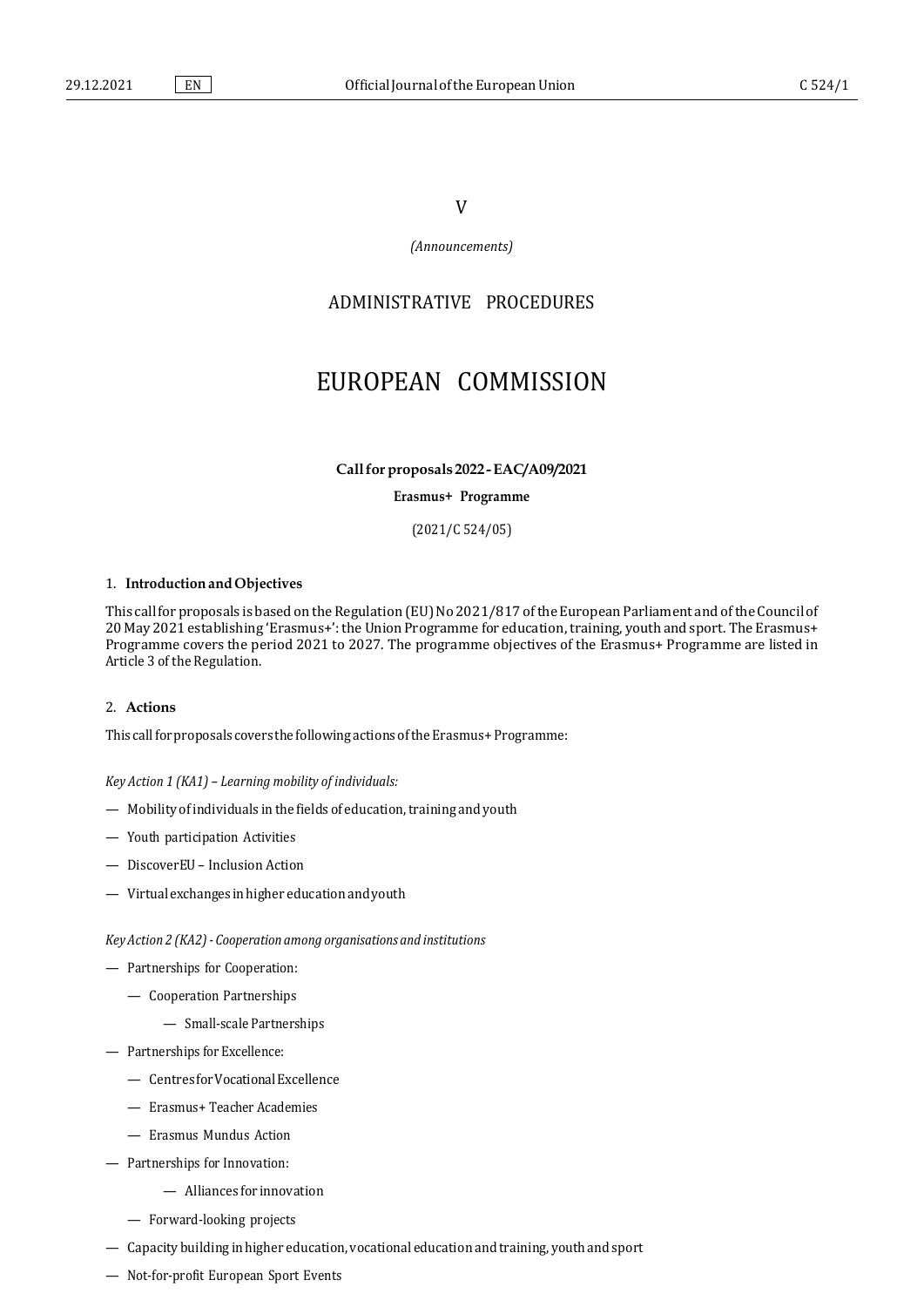*KeyAction 3 (KA3)- Supportto policy development and cooperation*

— European Youth Together

Jean Monnet actions:

- Jean Monnetin the field of higher education
- JeanMonnetin other fields of educationand training

#### 3. **Eligibility**

Any public or private body active in the fields of education, training, youth and sport may apply for funding within the Erasmus+ Programme. In addition, groups of young people who are active in youth work, but not necessarily in the context of a youth organisation, may apply for funding for learning mobility of young people and youth workers, youth participation activities and DiscoverEU inclusion action.

The following countries can fully take part in all Erasmus+Programme actions (1[\):](#page-1-0)

- $-$  the 27 Member States of the European Union and overseas countries and territories,
- third countries associated to the Programme:
	- the EFTA/EEA countries: Iceland, Liechtenstein and Norway,
	- $-$  EU candidate countries: the Republic of Turkey, the Republic of North Macedonia and the Republic of Serbia (?[\).](#page-1-1)

Inaddition, certainErasmus+Programme actionsare opentoorganisations from

third countries non-associated to the Programme.

Please refer to the 2022 Erasmus+Programme Guide for further details on the modalities of participation.

#### 4. **Budget and duration of projects**

The total budget earmarked for this call for proposals is estimated at EUR 3179 million:

| <b>Education and Training:</b> | EUR | 2813,11 million |
|--------------------------------|-----|-----------------|
| Youth:                         | EUR | 288,13 million  |
| Sport:                         | EUR | 51,89 million   |
| Jean Monnet:                   | EUR | 25,8 million    |

The total budget earmarked for the call for proposals as well as its repartition is indicative and may be modified subject to an amendment of the Erasmus+ Annual Work Programme. Potential applicants are invited to regularly consult the Erasmus+AnnualWorkProgrammeandtheiramendments,publishedon:

[https://ec.europa.eu/programmes/erasmus-plus/resources/documents/annual-work-programmes\\_en](https://ec.europa.eu/programmes/erasmus-plus/resources/documents/annual-work-programmes_en)

as regards the available budget for each action covered by the call.

The level of grants awarded as well as the duration of projects vary depending on factors such as the type of project and the numberofpartnersinvolved.

Beneficiaries may declare costs for the work carried out by volunteers under an action or work programme on the basis of unit costs authorised and defined in a Commission Decision (2019) 2646. Please refer to the Erasmus+ Programme Guide fordetailedinstructionsfortheeligibilityofvolunteer'scosts.

<span id="page-1-0"></span><sup>(1)</sup> JeanMonnetactivities areopentoorganisations fromthewholeworld.

<span id="page-1-1"></span><sup>(2)</sup> SubjecttothesignatureofthebilateralAssociationAgreements.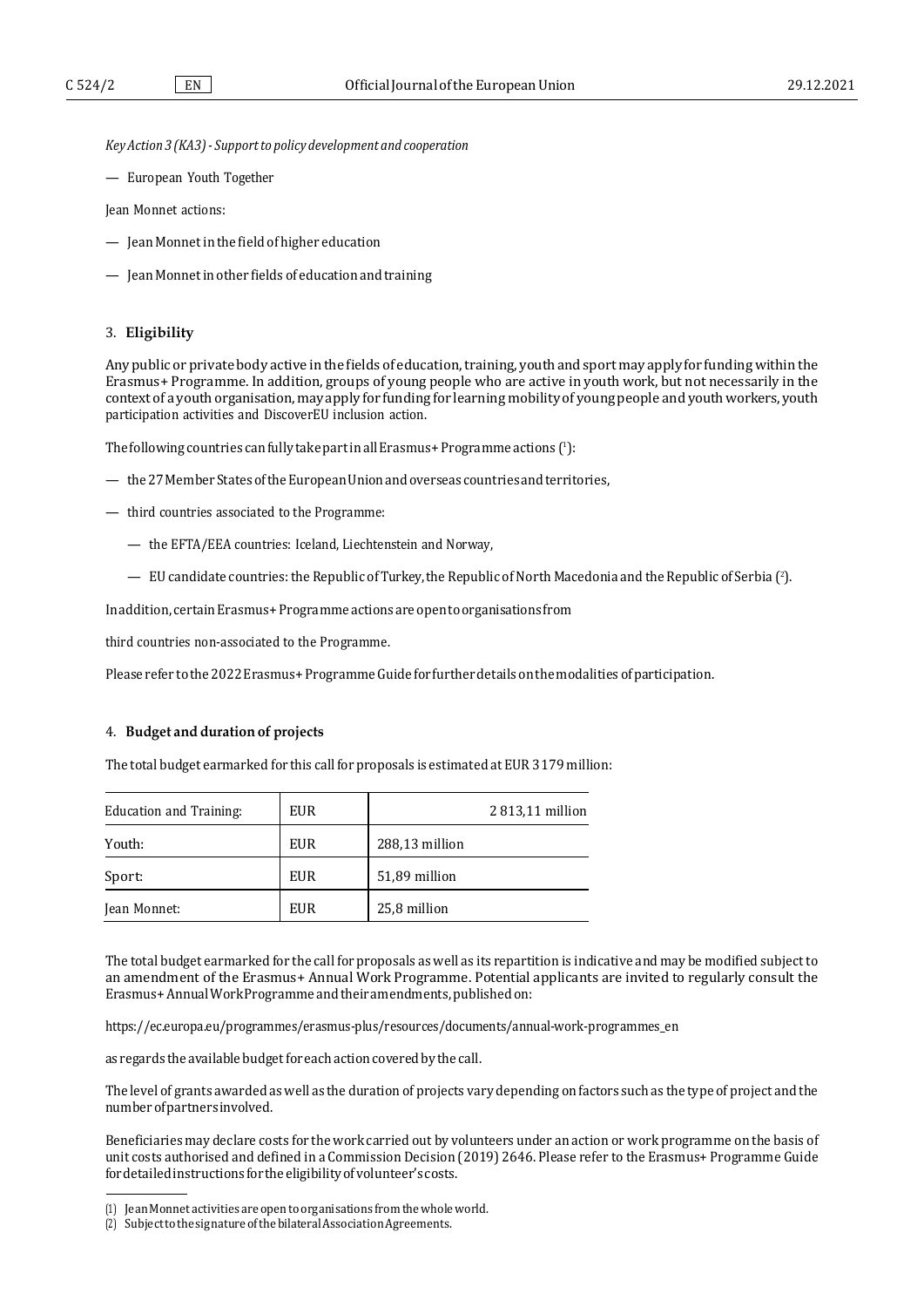## 5. **Deadline forthe submissionofapplications**

Alldeadlines forsubmissionofapplications specifiedbelowaresetatBrussels time.

| Key Action 1                                                                     |                       |  |
|----------------------------------------------------------------------------------|-----------------------|--|
| Mobility of individuals in the field of higher education                         | 23 February at 12:00  |  |
| Mobility of individuals in VET, school education and adult education fields      | 23 February at 12:00  |  |
| International mobility involving third countries not associated to the programme | 23 February at 12:00  |  |
| Erasmus Accreditations in VET, school education and adult education              | 190ctoberat12:00      |  |
| Erasmus Accreditations in the field of youth                                     | 190ctoberat12:00      |  |
| Mobility of individuals in the field of youth                                    | 23 February at 12:00  |  |
| Mobility of individuals in the field of youth                                    | 40ctoberat12:00       |  |
| DiscoverEU inclusion Action                                                      | 40ctoberat12:00       |  |
| Virtual exchanges in the field higher education and youth                        | 20 September at 17:00 |  |

| Key Action 2                                                                                                                |                       |  |
|-----------------------------------------------------------------------------------------------------------------------------|-----------------------|--|
| Cooperation partnerships in the fields of education, training and youth, except for<br>those submitted by European NGOs     | 23 March at 12:00     |  |
| Cooperation partnerships in the fields of education, training and youth submitted<br>by European NGOs                       | 23 March at 17:00     |  |
| Cooperation partnerships in the field of sport                                                                              | 23 March at 17:00     |  |
| Cooperation partnerships in the field of youth                                                                              | 40ctoberat12:00       |  |
| Small-scale partnerships in the fields of school education, vocational education and<br>training, adulteducation and youth  | 23 March at 12:00     |  |
| Small-scale partnerships in the fields of school education, vocational education and<br>training, adult education and youth | 40ctoberat12:00       |  |
| Small-scale partnerships in the field of sport                                                                              | 23 March at 17:00     |  |
| Centres of Vocational Excellence                                                                                            | 7 September at 17:00  |  |
| Erasmus+ Teacher Academies                                                                                                  | 7 September at 17:00  |  |
| Erasmus Mundus Action                                                                                                       | 16 February at 17:00  |  |
| Alliances for Innovation                                                                                                    | 15 September at 17:00 |  |
| Forward-looking projects                                                                                                    | 15 March at 17:00     |  |
| Capacity building in the field of Higher Education                                                                          | 17 February at 17:00  |  |
| Capacity building in the field of Vocational Education and Training                                                         | 31 March at 17:00     |  |
| Capacity building in the field of Youth                                                                                     | 7 April at 17:00      |  |
| Capacity building in the field of Sport                                                                                     | 7 April at 17:00      |  |
| Non-for-profit European Sport Events                                                                                        | 23 March at 17:00     |  |